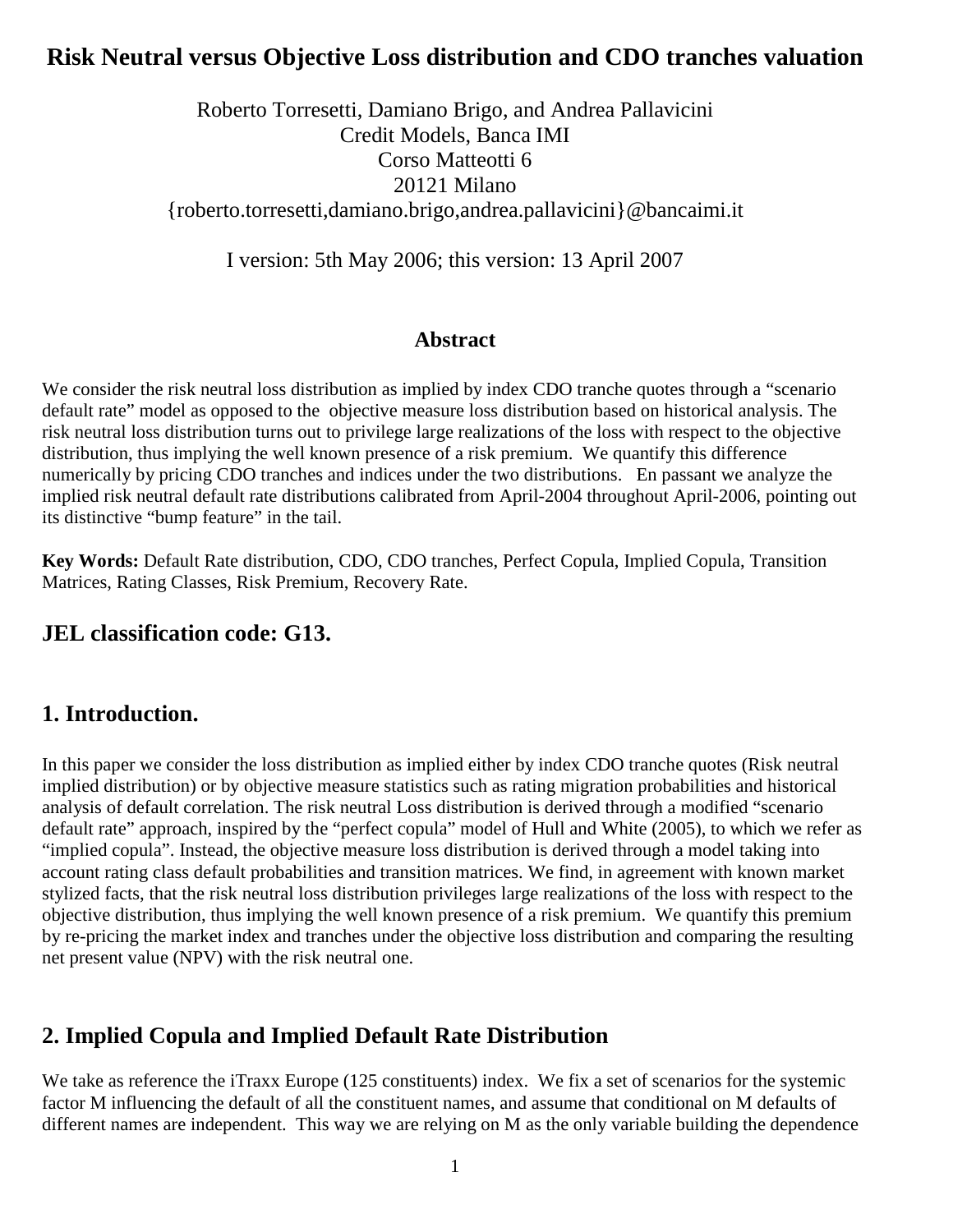across the pool. The market standard Gaussian 1 factor copula makes particular assumptions on the dependence structure across defaults and on *M* , and we review them in Appendix A. In the implied copula setup one implicitly makes a homogeneous pool assumption, and directly postulates default intensities conditional on a finite set of scenarios for the systemic factor *M* , say

$$
M \in \{m^0, m^1, ..., m^{124}\}.
$$

This amounts to assume that the stochastic default intensity  $\lambda$  of any name in the pool, defined as

ProbabilityRiskNeutral (Name defaults in  $[t; t + dt)$ ) Name has not defaulted by  $t = \lambda \cdot dt$ 

further satisfies, conditionally on *M* ,

|               | [Systemic Scenario Scenario Probability Conditional intensity |           |
|---------------|---------------------------------------------------------------|-----------|
| $M = m^0$     | $P_{\Omega}$                                                  |           |
| $M = m1$      |                                                               |           |
|               | $\cdots$                                                      | $\cdots$  |
| $M = m^{124}$ | $P_{124}$                                                     | $2^{124}$ |

This amounts to assume, for a preferred maturity *T* and for each name  $i = 1, 2, \ldots, 125$ , the following default probabilities, conditional on *M* :

*T S* ProbRiskNeutral Name *i* defaults by time  $T \mid M = m^S$   $= 1 - e$  $-\lambda^2$  $= 1 -$ Name *i* defaults by time  $T \mid M = m^S$  = 1 –  $e^{-\lambda T}$ .

Again for a preferred maturity *T*, the pool default rate, conditional on the systemic scenario  $M = m^S$ , is defined as (in our particular case  $N = 125$ )

$$
DR_N^S(T) = \frac{1}{N} \sum_{i=1}^N I\left(\text{Name } i \text{ defaults before } T \mid M = m^S\right)
$$

where  $I$ {condition} is equal to 1 if the condition is satisfied and 0 otherwise, and where, given our initial assumption, the terms in the summation are independent of each other given *M* .

Now the infinite (or "large") pool assumption comes into play. We may assume the number of names N in the pool to be very large. In this case the law of large numbers implies that the sample average of the i.i.d random variables

 $I\{\text{Name } 1 \text{ defaults before } T \mid M = m^S \}$ ,  $I\{\text{Name } 2 \text{ defaults before } T \mid M = m^S \}$ ,...

which is our  $DR_N^S(T)$ , converges in law (under some mild assumptions) to the true mean of each single random variable when *N* tends to infinity, i.e.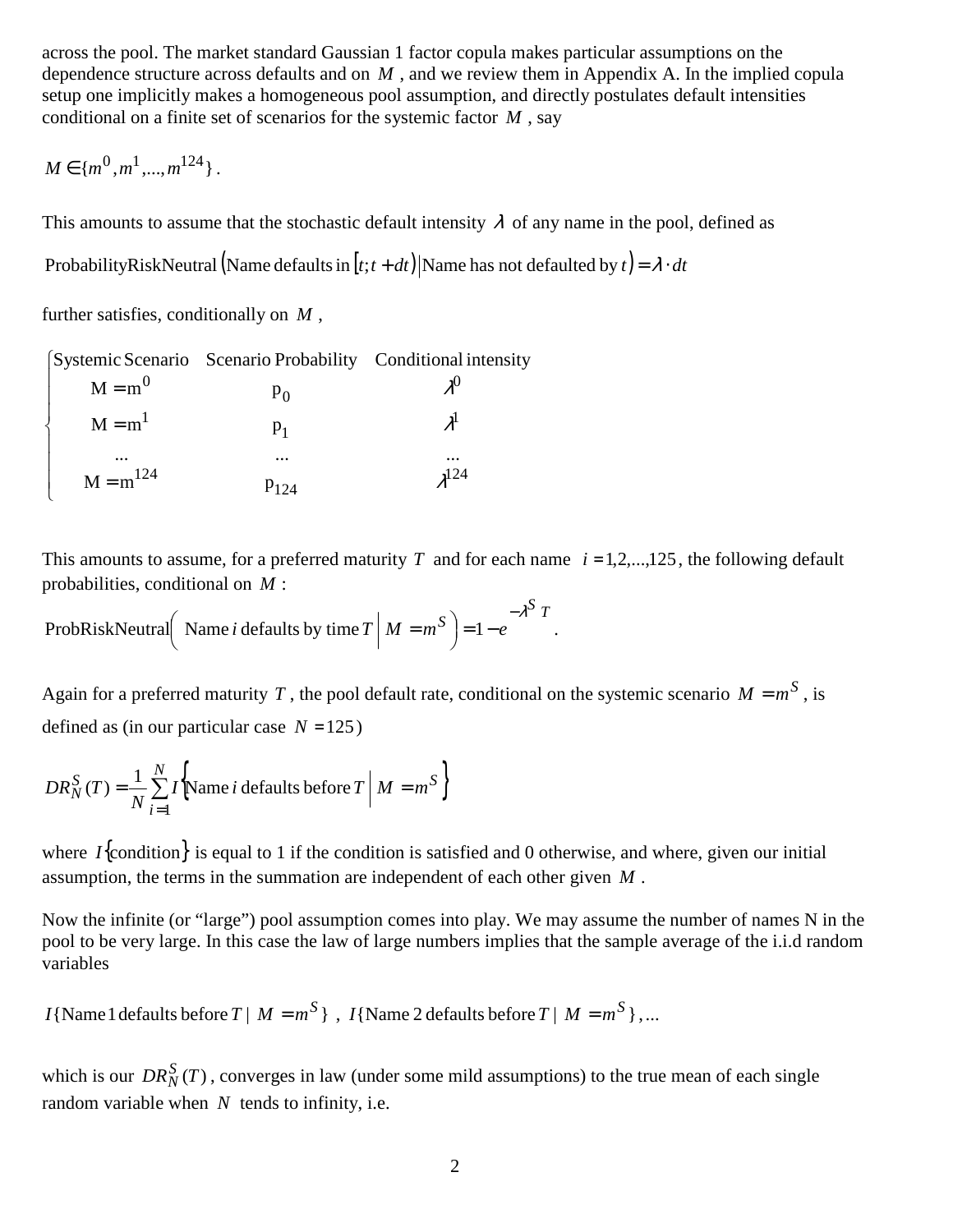$DR_N^S(T) \to \text{ExpectationRiskNeutral} [I\{\text{Name defaults before } T \mid M = m^S \}]$  as  $N \to \infty$ 

ExpectationRiskNeutral  $I$ {Name defaults before  $T | M = m^S$ }  $=$ 

ProbabilityRiskNeutral  $\left\{\text{Name defaults before } T \mid M = m^S \right\} = 1 - e^{-\lambda^S T} := DR^S(T)$ = ProbabilityRiskNeutral Name defaults before  $T \mid M = m^S \models 1 - e^{m \cdot T} \models$ −λ

This set of scenarios  $DR^{S}(T)$   $S = 0,1,...,124$ , represents the set of all the possible default rates of the iTraxx portfolio:  $S = 0, 1, \ldots, 124$  out of 125 constituents of the portfolio default before maturity T. In turn, given its intuitive meaning, the default rate is also the fraction of names that have defaulted for a given maturity. As such, its natural values would be: $<sup>1</sup>$ </sup>

$$
DR^{S} \in \left\{0, \frac{1}{125}, ..., \frac{124}{125}\right\} = \left\{DR^{0}, DR^{1}, ..., DR^{124}\right\}.
$$

We may use these natural default rate scenarios backwards to deduce sensible scenarios for the intensities associated with them for the maturity T. This amounts to solve in  $\lambda$  lambda

$$
1 - e^{-\lambda^{S} T} = DR^{S} (T) \in \left\{ \frac{0}{125}, \frac{1}{125}, \dots, \frac{124}{125} \right\}
$$

leading to

-

$$
\lambda^{S} \in \left\{ -\frac{\ln(1-0)}{T}, -\frac{\ln\left(1-\frac{1}{125}\right)}{T}, \dots, -\frac{\ln\left(1-\frac{124}{125}\right)}{T} \right\} = \left\{ \lambda^{0}, \lambda^{1}, \dots, \lambda^{124} \right\}.
$$

To sum up, from our set of default rates above, given the particular maturity T of the tranches and the index we want to price, we have determined a corresponding set of scenarios for the default intensities constituting the parametrization from which we started, thus finally closing the loop.

#### **3. The Instruments Payoff**

The tranches and the index pay their spread on the dates  $t_1, t_2, ..., t_N$ , expressed as year fractions. We call the start date  $t_0 = 0$ . We call  $R^S$  the recovery rate associated to the scenario *S* and we call  $r_i$  the risk free zero-coupon rate on date *i t* .

Given a generic scenario *S* the NPV of the premium and default leg of the index will be:

 $1$  The original perfect copula approach of Hull and White (2005), to which our methodology is inspired, considers a more complex spacing in the set of default rates. Default rate scenarios are spaced in such a way that the sums of net present values of tranches and index under each scenario are equally spaced.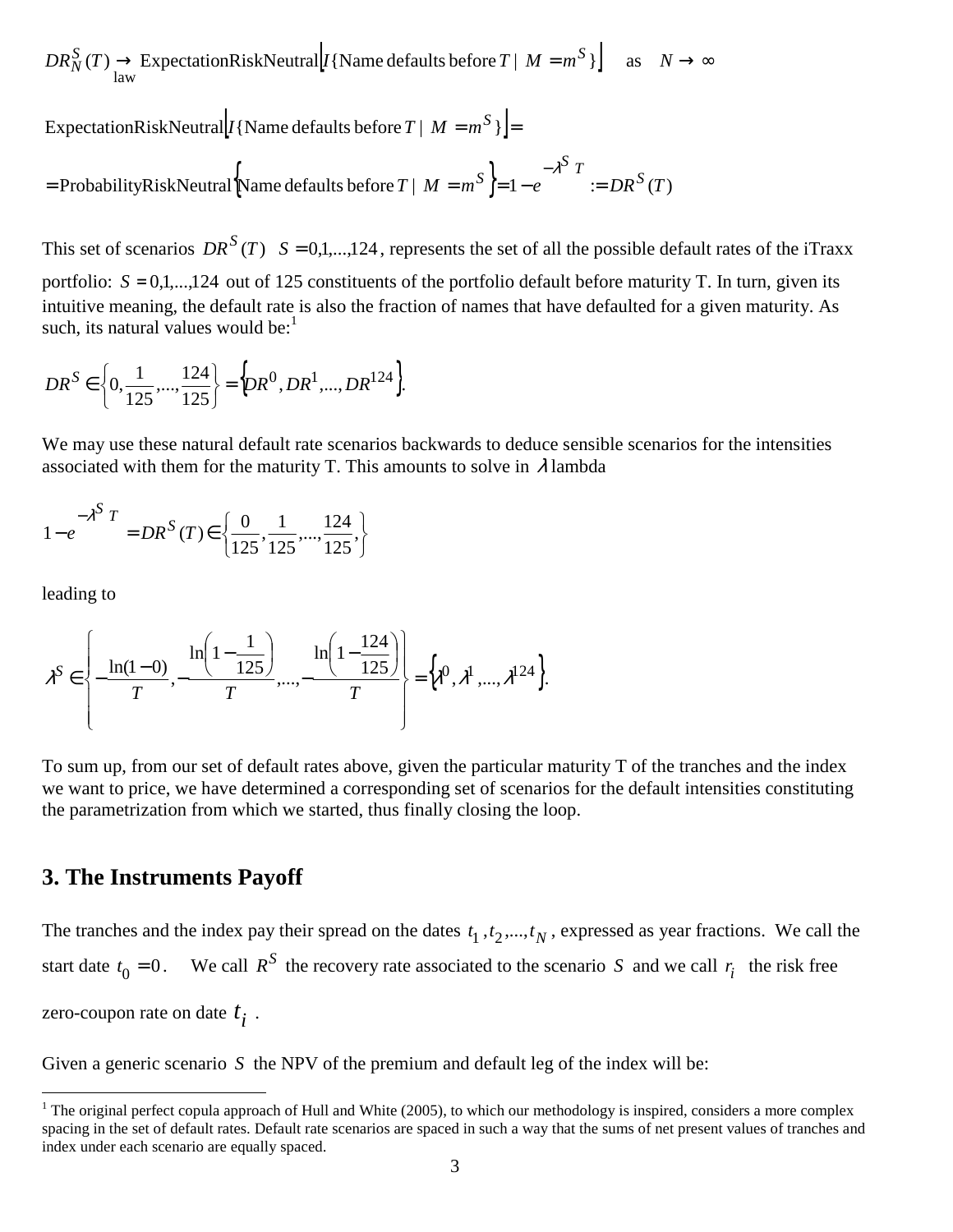$$
\begin{aligned} \text{Prem}_{Ind}^{S} &= spr_{Ind} \cdot \text{OutNotl}_{Ind}^{S} \\ \text{OutNotl}_{Ind}^{S} &= \sum_{i=1}^{N} (t_i - t_{i-1}) \cdot \exp(-r_i \cdot t_i) \cdot \exp(-\lambda^{S} \cdot (t_i + t_{i-1})/2) \\ \text{Def}_{Ind}^{S} &= (1 - R^{S}) \cdot \sum_{i=1}^{N} \exp(-r_i \cdot t_i) \cdot \left[ \exp(-\lambda^{S} \cdot t_{i-1}) - \exp(-\lambda^{S} \cdot t_i) \right] \end{aligned}
$$

where the notation for the index outstanding notional, the index premium leg, the index spread and the index default leg is self evident. Given a generic scenario S the NPV of the premium and default leg of the tranche with attachment A and detachment B will be:<sup>2</sup>

$$
\begin{aligned}\n\text{Prem}_{A,B}^{S} &= spr_{A,B} \cdot \text{OutNotl}_{A,B}^{S} \\
\text{OutNotl}_{A,B}^{S} &= \sum_{i=1}^{N} (t_i - t_{i-1}) \cdot \exp(-r_i \cdot t_i) \cdot \left( 1 - \text{TrancheLoss} \left( S, \frac{t_{i-1} + t_i}{2} \right) \right) \\
\text{Def}_{A,B}^{S} &= \sum_{i=1}^{N} \exp(-r_i \cdot t_i) \cdot \left[ \text{TrancheLoss}(S, t_i) - \text{TrancheLoss}(S, t_{i-1}) \right] \\
\text{TrancheLoss}(S, t) &= \frac{\max(\text{PortfLoss}(S, t) - A, 0) - \max(\text{PortfLoss}(S, t) - B, 0)}{B - A} \\
\text{PortfLoss}(S, t) &= (1 - R^S) \cdot \left( 1 - \exp(-\lambda^S \cdot t) \right)\n\end{aligned}
$$

where again the notation for the A-B tranche outstanding notional, premium leg, spread, default leg and loss is self evident.

#### **4. Implied Default Rate Distribution**

Consistently with the perfect copula spirit by Hull and White (2005), our numerical problem is finding the weights (i.e. the scenario probabilities p, positive and adding up to 1) to assign to each scenario so as to

reprice the index and the tranches consistently with market quotes. These weights  $p_0, p_1, ..., p_{124}$  will

correspond to the risk neutral distribution of the default rates. We have 125 scenarios and only 6 instruments (5 tranches plus the index), so that the system is under-determined. Indeed, we have too many unknowns (up to 125: the scenario weights) and too few equations (down to 6: the instruments to price).

We call PR and DEF the matrices with the NPV of the premium and default leg. The rows correspond to the scenarios (remember that scenario *S* is the scenario where *S* names out of 125 default before maturity) whereas the columns correspond to the instruments (the index in the first column).

<sup>&</sup>lt;sup>2</sup> Notice the approximation we have introduced in the computation of the integrals involved in determined the average Outstanding Notional and Default Leg NPV in each period. For a thorough exposition of CDS pricing and the accuracy of different approximations to the relevant integrals see O'Kane and Turnbull (2003).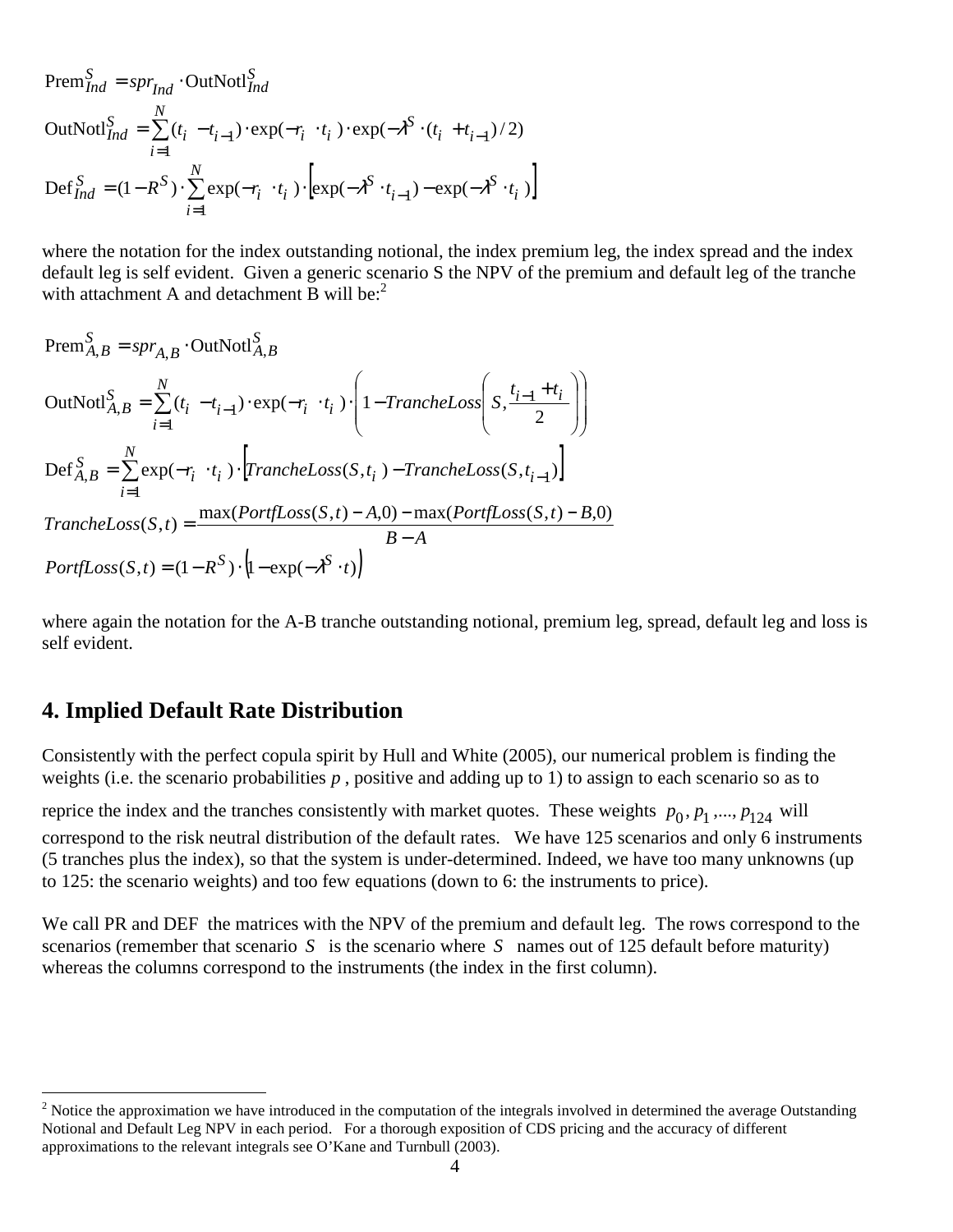$$
PR = \begin{bmatrix} Prem_{Ind}^{0} & Prem_{0,3}^{0} & ... & Prem_{12,22}^{0} \n\end{bmatrix}
$$
  
\n
$$
PR = \begin{bmatrix} Prem_{Ind}^{1} & Prem_{0,3}^{1} & ... & Prem_{12,22}^{1} \n\end{bmatrix}
$$
  
\n...  
\n
$$
DEF = \begin{bmatrix} Def_{Ind}^{0} & Def_{0,3}^{0} & ... & Def_{12,22}^{0} \n\end{bmatrix}
$$
  
\n...  
\n
$$
Def_{Ind}^{124} & Def_{0,3}^{124} & ... & Def_{12,22}^{124} \n\end{bmatrix}
$$
  
\n...  
\n
$$
Def_{Ind}^{124} & Def_{0,3}^{124} & ... & Def_{12,22}^{124} \n\end{bmatrix}
$$

If we call  $P = [p_0, ..., p_{124}]$ *T*  $P = [p_0, ..., p_{124}]$  the scenario weights vector then the NPV of the instruments will be:

$$
NPV = \begin{bmatrix} NPV_{Ind} \\ NPV_{0,3} \\ \dots \\ NPV_{12,22} \end{bmatrix} = (Prem - Def)^{T} \cdot P
$$

To solve the under-determined feature problem Hull and White (2005) look for the set of weights assigned to the scenarios that best re-prices the instruments (minimizes  $NPV^T \cdot NPV$ ) and that is also as regular as possible. The objective function they select is

NPV<sup>T</sup> · NPV + c · 
$$
\sum_{S=1}^{123} \frac{\left[ (p_{S+1} - p_S) - (p_S - p_{S-1}) \right]^2}{1/125}
$$

where the summation is a regularization term. In the objective function of Hull and White there is thus a trade-off between minimization of the mispricing and regularization of the scenarios distribution.

#### **5. Regularization through bid-ask information**

We prefer not to choose a trade-off between mispricing and regularization. We aim at finding the smoothest distribution that prices all instruments exactly (i.e. within their Bid Ask spreads).

To do this we split the problem in two steps. In the first step we minimize the mispricing without considering smoothness of the distribution. We consider the first minimization to be successful if all instruments are repriced within the bid ask spread. In this case we proceed with a second optimization that takes as starting point in the numerical algorithm the optimum found in the first step. In the second step we maximize the regularity of the distribution given the constraint that the instruments are priced within the bid ask spread.

Following these two steps we avoid choosing any tradeoff between mispricing and smoothness.

The instruments NPV can be rewritten as: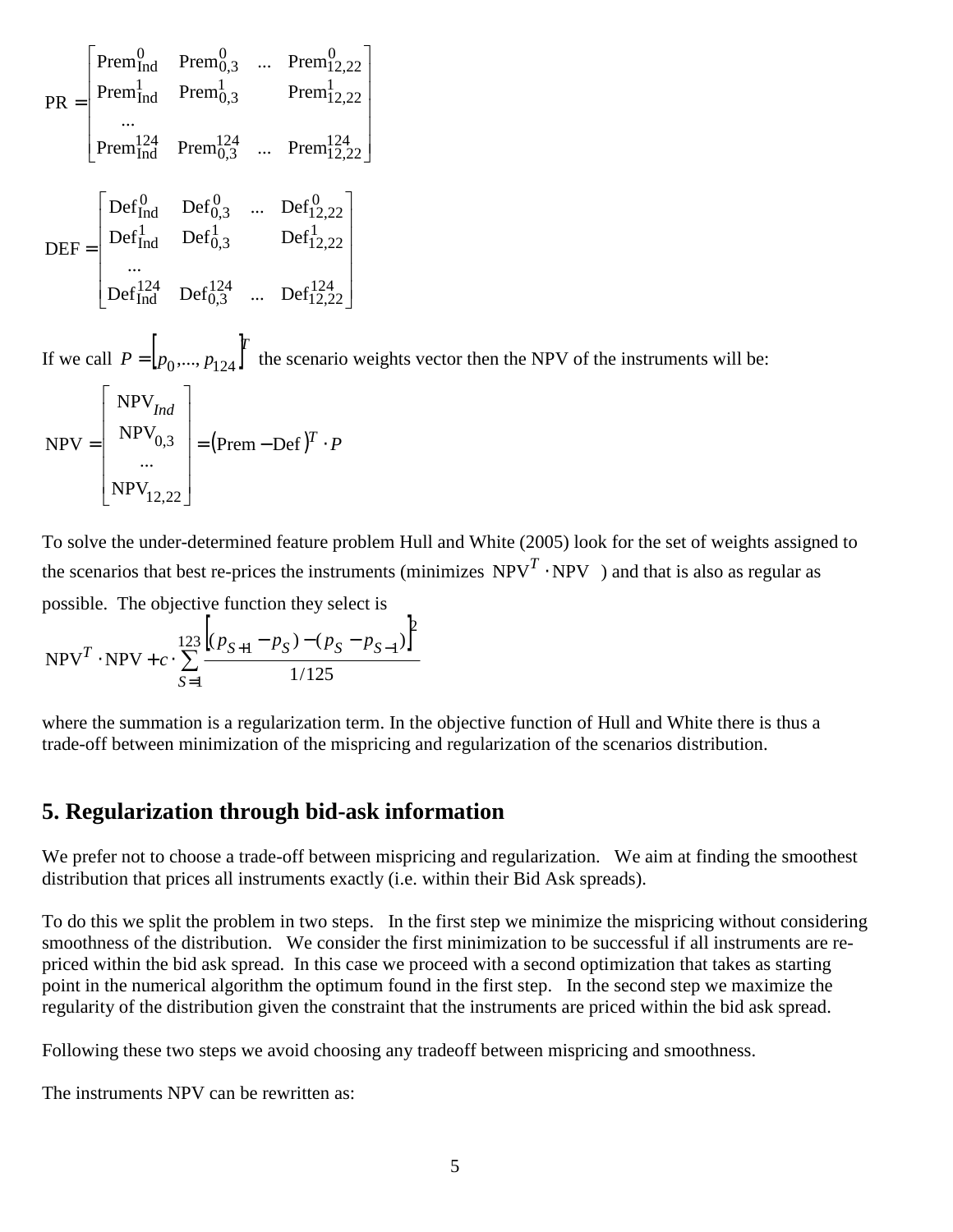$$
NPV = \begin{bmatrix} NPV_{Ind} \\ NPV_{0,3} \\ ... \\ NPV_{12,22} \end{bmatrix} = \begin{bmatrix} spr_{Ind} \cdot \sum_{S=0}^{124} OutNotl_{Ind}^{S} \cdot p_{S} - \sum_{S=0}^{124} Def_{Ind}^{S} \cdot p_{S} \\ spr_{Tr}^{0,3} \cdot \sum_{S=0}^{124} OutNotl_{0,3}^{S} \cdot p_{S} - \sum_{S=0}^{124} Def_{0,3}^{S} \cdot p_{S} \\ ... \\ spr_{Tr}^{12,22} \cdot \sum_{S=0}^{124} OutNotl_{12,22}^{S} \cdot p_{S} - \sum_{S=0}^{124} Def_{12,22}^{S} \cdot p_{S} \end{bmatrix}
$$

Thus the variation in the spreads required to set to 0 the NPV of the instruments given a scenario distribution *P* is:

$$
\Delta spr = \begin{bmatrix}\n\Delta spr_{Ind} \\
\Delta spr_{0,3} \\
\vdots \\
\Delta spr_{12,22}\n\end{bmatrix} = \begin{bmatrix}\n\text{NPV}_{Ind} / \sum_{S=0}^{124} \text{OutNotl}_{Ind}^{S} \cdot p_{S} \\
\text{NPV}_{0,3} / \sum_{S=0}^{124} \text{OutNotl}_{0,3}^{S} \cdot p_{S} \\
\vdots \\
\text{NPV}_{12,22} / \sum_{S=0}^{124} \text{OutNotl}_{12,22}^{S} \cdot p_{S}\n\end{bmatrix}
$$

If the absolute value of the components of this vector is larger than half the bid ask spread then the scenario distribution  $P$  is not able to price the instruments with an error within the bid ask spread.

## **6. A convenient relationship between Default Rates and Recovery Rates**

In their article Hull and White (2005) have used first in their estimation a flat recovery rate at 40% for all scenarios:

 $R^S = 40\%$  *S* = 0,1,...,124

<u>.</u>

The authors report they could fit market data in the first half of 2004 using a flat recovery of 40%. They also report that in order to fit more recent data (as of November 2005) they found it necessary to incorporate the following best fit relationship as in Hamilton et al. (2005), expressing recovery as a function of the default rate:

$$
R^{S} = \max[0\%, 52\% - 6.9 \cdot (1 - \exp(-\lambda^{S}))\] \quad S = 0, 1, ..., 124
$$

This means that in correspondence of default rates above 7.53% the recovery is null. Our approach is instead to fit a nonlinear relationship between recovery rates and annualized default rates as in Altman et al.  $(2002)$ .<sup>3</sup>

[1] 
$$
R^S = \begin{cases} 0, S = 0 \\ -0.10563 \cdot \ln(1 - \exp(-\lambda^S)), S = 1, 2, ..., 124 \end{cases}
$$

 $3$  The relationship we implement does not have an intercept so that we obtain a recovery of 0 in case the entire portfolio defaults.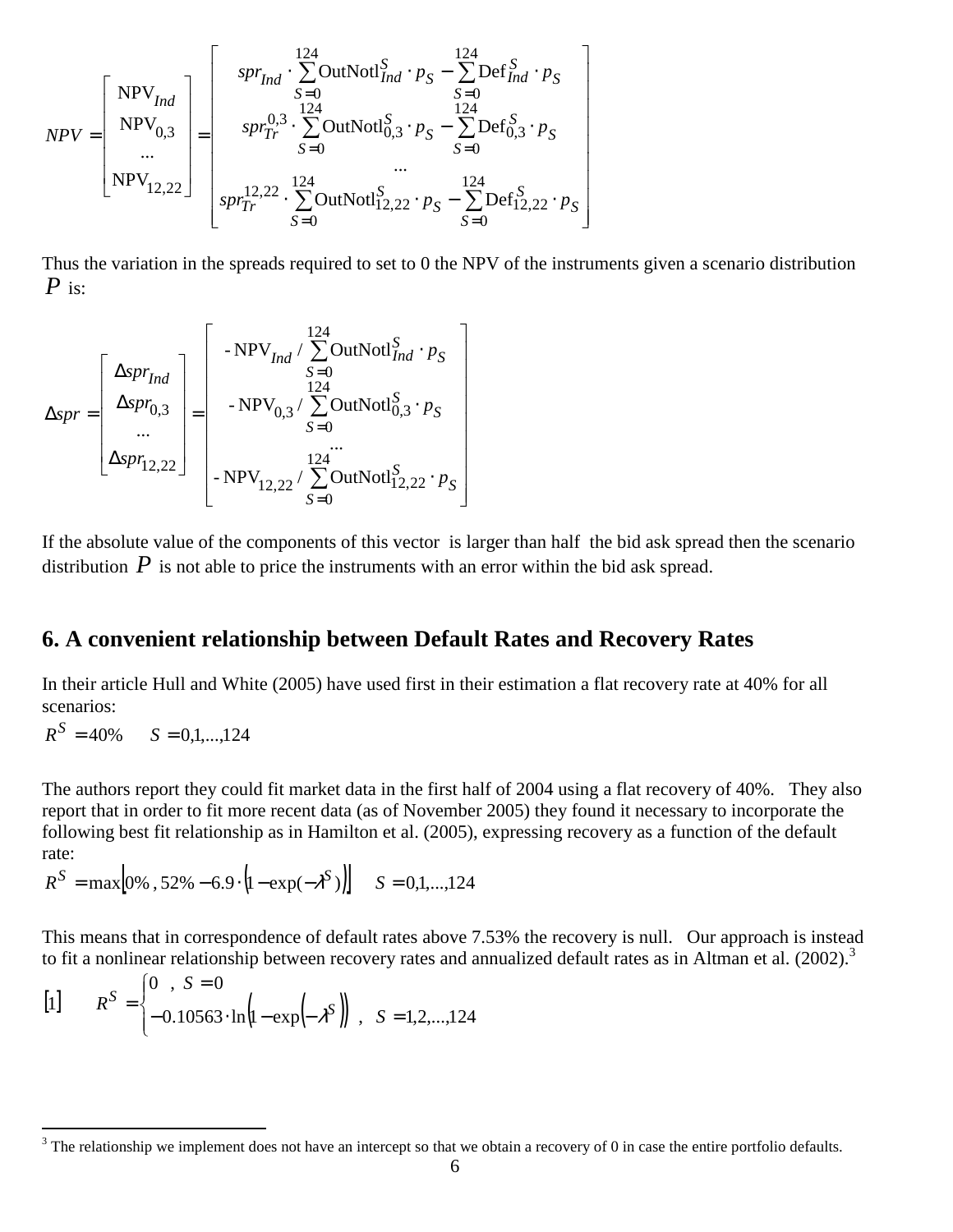# **7. Implied Default Rate Distribution through Time**

We now apply the methodology outlined in the previous paragraphs to the market CDS index and standardized CDO tranches spreads from April 2004 to April 2005. We imply a risk neutral default rate density. In the top two graphs of figure 1 we note that the reference swap rate (right hand scale) and the average default rate (left hand scale) are strongly correlated. In the bottom two graphs of figure 1 we note instead that the implied default rate density had a much larger dispersion, as measured by the difference between the 75th and 25th percentile, during 2004 compared to the second half of 2005 and the beginning of 2006. This feature is especially pronounced for the 10 years maturity. Also we note that until April 2005 the dispersion of the distribution was positively correlated with the reference spread movements, as proxied by the average default rate: the dispersion decreases (increases) when the index decreases (increases).

Also from the middle two graphs of figure 1 we note what happened during the Ford-GMAC crisis. Around April 2005 the average spread increased and simultaneously the distribution narrowed. The dispersion narrowed and at one point in time, 16 May 2005, on the 10 year maturity the implied average default rate was above the 75th percentile.



## **8. Default Rate Simulation under the Objective Measure**

We are given a set of N reference obligations associated to a set of K rating classes. We have historically measured the frequency according to which a name belonging to a certain rating class will default before a maturity *T* expressed as a year fraction. In order to value CDO tranches we need also a measure of the dependency between the defaults of the *N* reference obligations in the portfolio.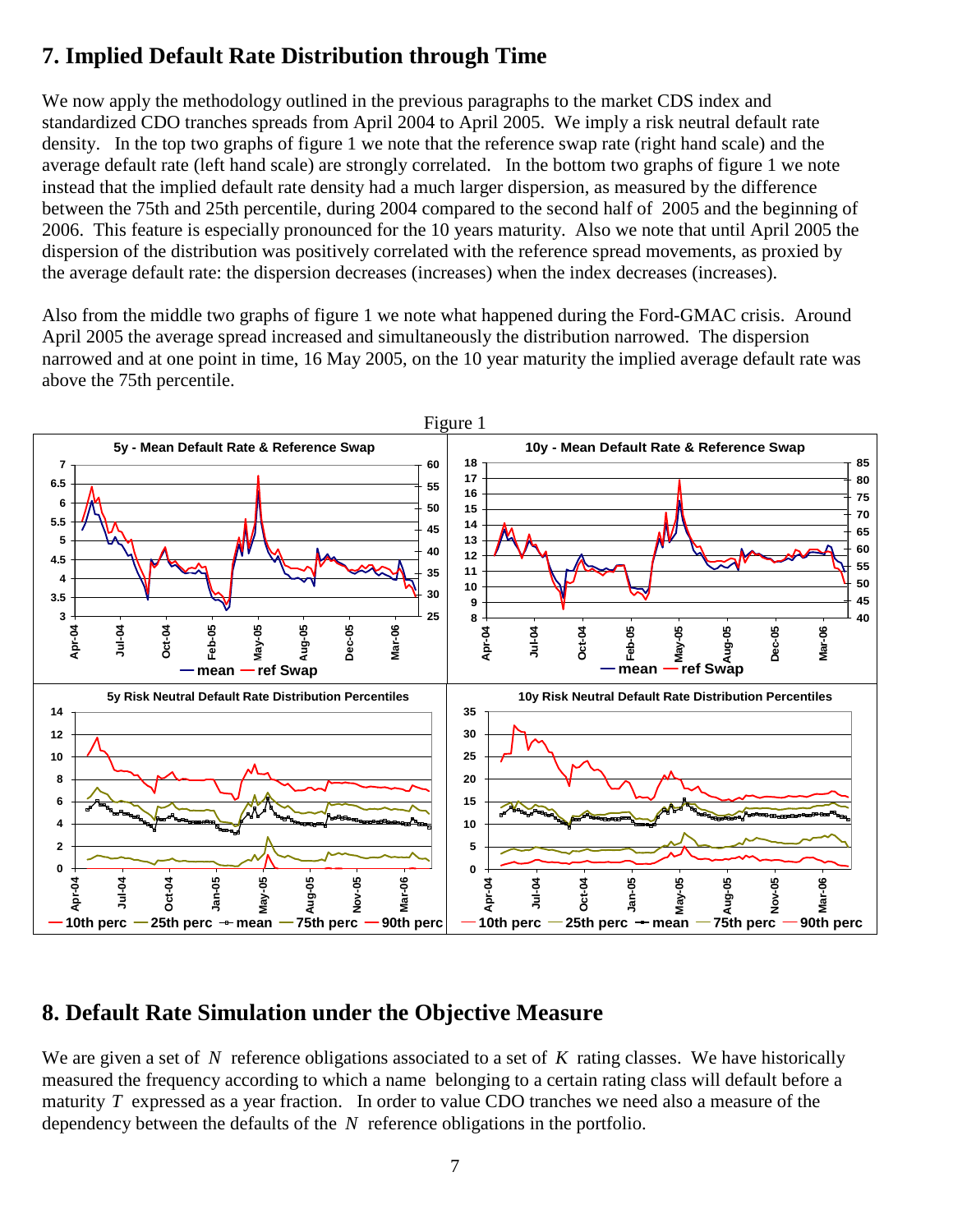We model this dependency via a one factor Gaussian copula:

- 1) we randomly draw a vector *X* of *N* jointly standardized normal random variables with correlation matrix  $\Sigma$ ;
- 2) we compute the cumulative normal  $U_i = \phi(X_i)$  for all components  $X_i$  of  $X$ ;
- 3) we finally compute the simulated default time for each name i as the inverse of the historically

measured survival function 
$$
\tau_i = S_i^{-1}(U_i)
$$
,  $S_i(T) = \exp\left(-\int_0^T \lambda_i(s)ds\right)$  where  $\lambda_i$  is here the

deterministic time dependent default intensity of name i.

If the simulated default time  $\tau$  is less than  $T$  then the associated reference obligation in the current simulation will default before the maturity of the CDO. The loss incurred by the portfolio will be the notional invested in the name (for the iTraxx it will be  $0.8\% = 1/125$ ) times one minus the recovery associated to that name.

In the risk neutral framework the way the correlation is implied from market quotes assumes the correlation matrix  $\Sigma$  to be flat in the sense that the off-diagonal terms are all equal to a single parameter  $\rho$ . Given the market spread of a tranche the corresponding compound correlation would be the  $\rho$  value to be put into a Gaussian copula linking the default of different names that sets to 0 the NPV of the tranche given the risk neutral default intensities  $\lambda(s)$  stripped by the CDS term structure of the index constituents. Clearly rather than a model this is a quoting mechanism, and to achieve consistency the related quotes of different tranches need to be calibrated with a single model, such as for example the perfect copula model above, where the notion of correlation matrix is somehow lost apart from its quoting mechanism interpretation.

The correlation matrix we use to obtain the default rate and loss rate distributions under the objective measure is instead block diagonal, as in the CDO Evaluator of S&P. The correlation between any two names will be 15% if both names belong to the same global or regional sector and 5% otherwise.

Remark 1: ("S&P CDO Evaluator 3" correlation assumptions). In determining the block diagonal structure of the pool of obligors the S&P CDO Evaluator 3 differentiates between local, regional and global sectors. A local sector is only affected by the macroeconomic forces within the country where the asset resides (for example "building and development"). A regional sector is affected by the macroeconomic forces of the region (for example: "rail industries"). A global sector assumes that the same economic forces affect all companies in that sector, regardless of location (for example: "oil and gas").

# **9. Risk Premium Evidence in the Index Swap and the ITRAXX Tranches**

Given the dollar value of the default leg of an instrument (index CDS or CDO tranche) we can ask ourselves the question of how much of this dollar value is justified in terms of default risk. In other words we want to know the difference between the NPV of the default leg under the risk neutral and objective measures.

A different question we might consider is the following: how much more the premium leg would have paid in excess of the default leg if the default distribution were the historical one? This corresponds to the difference between the NPV of the premium and default leg under the objective measure. Both differences can be thought as related to a compensation for the risk of default in the instrument notional.

Given the market quotes of a set of instruments as of January  $27<sup>th</sup>$  2006 (1<sup>st</sup> row, left column of table 1), in order to be remunerated for the risk of default of the notional amount, we would expect both this differences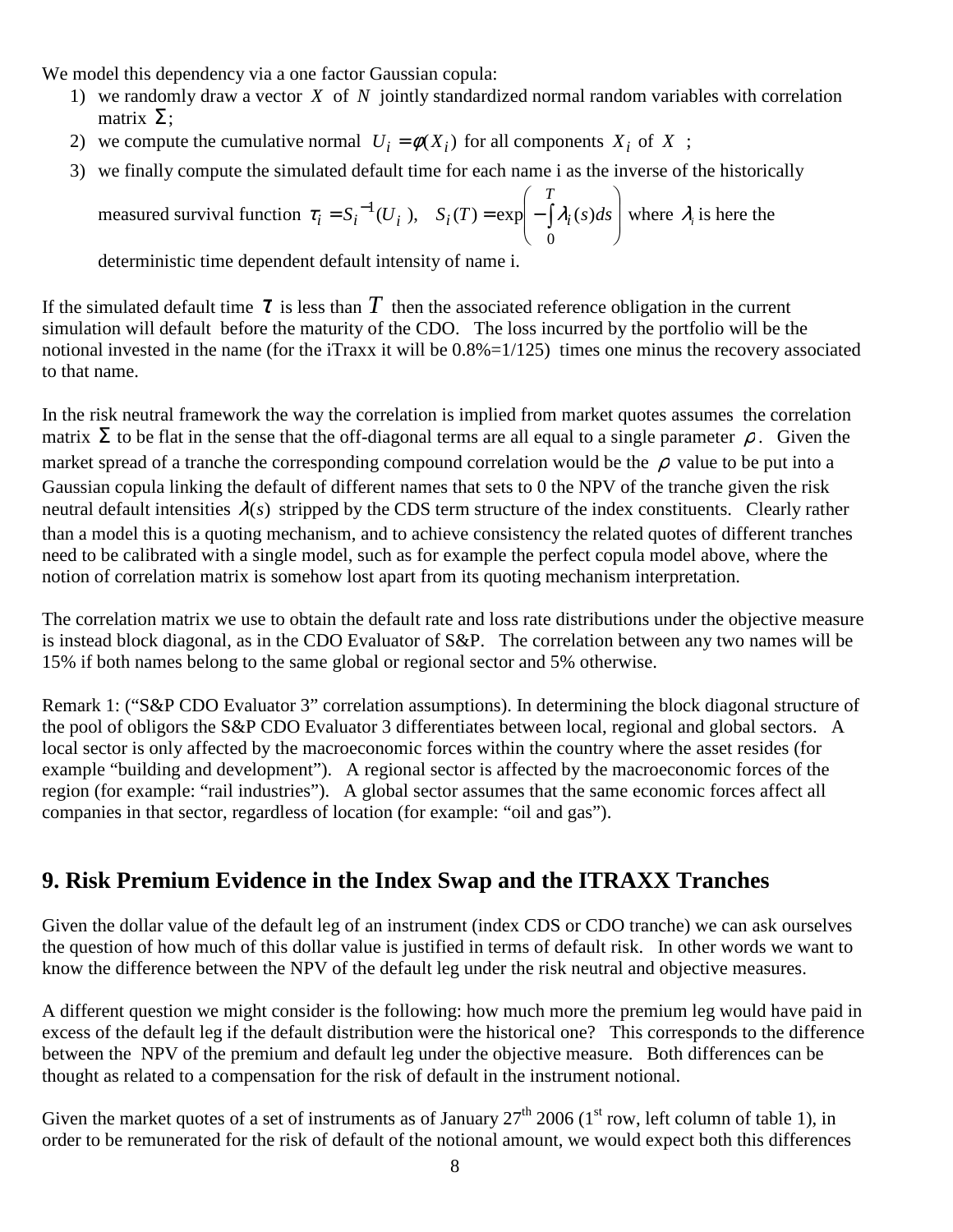to be positive. In both cases we subtract the NPV of the default leg under the objective measure  $(1<sup>st</sup> row,$ right column of table 1). In the former definition we subtract it from the NPV of the default leg under the risk neutral measure ( $2<sup>nd</sup>$  row, right column of table 1) and in the latter definition from the NPV of the premium leg under the objective measure  $(2<sup>nd</sup> row, left column of table 1)$ . In fact we see that the two differences are indeed positive for all instruments and maturities  $(3<sup>rd</sup>$  row of table 1).

|                                                                                                                                                                                                         |                                             |          |                |                                             | Table 1   |                                                |          |                |          |  |
|---------------------------------------------------------------------------------------------------------------------------------------------------------------------------------------------------------|---------------------------------------------|----------|----------------|---------------------------------------------|-----------|------------------------------------------------|----------|----------------|----------|--|
| Market Quotes (27 Jan 2006)                                                                                                                                                                             |                                             |          |                | Npv Default Leg under the Objective Measure |           |                                                |          |                |          |  |
|                                                                                                                                                                                                         | 3                                           | 5        | $\overline{7}$ | 10                                          |           | 3                                              | 5        | 7              | 10       |  |
| index                                                                                                                                                                                                   | 0.1875%                                     | 0.3550%  | 0.4725%        | 0.5750%                                     | index     | 0.3093%                                        | 0.5902%  | 0.8991%        | 1.3776%  |  |
| $0 - 3$                                                                                                                                                                                                 | 5.0000%                                     | 27.7500% | 48.2500%       | 57.6250%                                    | $0 - 3$   | 10.2967%                                       | 19.4756% | 28.9749%       | 41.5994% |  |
| $3 - 6$                                                                                                                                                                                                 | 0.0850%                                     | 0.7900%  | 1.8750%        | 5.3000%                                     | $3 - 6$   | 0.0132%                                        | 0.1949%  | 0.9632%        | 3.9975%  |  |
| $6 - 9$                                                                                                                                                                                                 | 0.0300%                                     | 0.2700%  | 0.4800%        | 1.0050%                                     | $6 - 9$   | 0.0000%                                        | 0.0027%  | 0.0312%        | 0.2979%  |  |
| $9 - 12$                                                                                                                                                                                                |                                             | 0.1250%  | 0.2700%        | 0.4450%                                     | $9 - 12$  | 0.0000%                                        | 0.0000%  | 0.0020%        | 0.0224%  |  |
| $12 - 22$                                                                                                                                                                                               | $\overline{\phantom{0}}$                    | 0.0563%  | 0.1200%        | 0.2250%                                     | $12 - 22$ | 0.0000%                                        | 0.0000%  | 0.0001%        | 0.0011%  |  |
|                                                                                                                                                                                                         | Npv Premium Leg under the Objective Measure |          |                |                                             |           | Npv Default Leg under the Risk Neutral Measure |          |                |          |  |
|                                                                                                                                                                                                         | 3                                           | 5        | 7              | 10                                          |           | 3                                              | 5        | $\overline{7}$ | 10       |  |
| index                                                                                                                                                                                                   | 0.5179%                                     | 1.5996%  | 2.8889%        | 4.7598%                                     | index     | 0.5158%                                        | 1.5784%  | 2.8203%        | 4.5794%  |  |
| $0 - 3$                                                                                                                                                                                                 | 18.1851%                                    | 48.3559% | 74.8461%       | 90.7758%                                    | $0 - 3$   | 17.5643%                                       | 44.6892% | 66.5971%       | 76.2986% |  |
| $3 - 6$                                                                                                                                                                                                 | 0.2355%                                     | 3.5807%  | 11.5529%       | 44.1433%                                    | $3 - 6$   | 0.2350%                                        | 3.5302%  | 11.1250%       | 38.1894% |  |
| $6 - 9$                                                                                                                                                                                                 | 0.0831%                                     | 1.2242%  | 2.9629%        | 8.4422%                                     | $6 - 9$   | 0.0830%                                        | 1.2144%  | 2.9118%        | 8.1438%  |  |
| $9 - 12$                                                                                                                                                                                                | 0.0000%                                     | 0.5668%  | 1.6667%        | 3.7397%                                     | $9 - 12$  | 0.0000%                                        | 0.5636%  | 1.6477%        | 3.6493%  |  |
| $12 - 22$                                                                                                                                                                                               | 0.0000%                                     | 0.2550%  | 0.7407%        | 1.8909%                                     | $12 - 22$ | 0.0000%                                        | 0.2538%  | 0.7335%        | 1.8616%  |  |
| Npv Premium Leg under the Objective Measure MINUS<br>Npv Default Leg under the Risk Neutral Measure MINUS<br>Npv Default Leg under the Objective Measure<br>Npv Premium Leg under the Objective Measure |                                             |          |                |                                             |           |                                                |          |                |          |  |
|                                                                                                                                                                                                         | 3                                           | 5        | $\overline{7}$ | 10                                          |           | 3                                              | 5        | $\overline{7}$ | 10       |  |
| index                                                                                                                                                                                                   | 0.2086%                                     | 1.0094%  | 1.9898%        | 3.3821%                                     | index     | 0.2065%                                        | 0.9882%  | 1.9212%        | 3.2018%  |  |
| $0 - 3$                                                                                                                                                                                                 | 7.8884%                                     | 28.8803% | 45.8712%       | 49.1764%                                    | $0 - 3$   | 7.2675%                                        | 25.2136% | 37.6222%       | 34.6992% |  |
| $3 - 6$                                                                                                                                                                                                 | 0.2224%                                     | 3.3858%  | 10.5897%       | 40.1458%                                    | $3 - 6$   | 0.2218%                                        | 3.3353%  | 10.1619%       | 34.1919% |  |
| $6 - 9$                                                                                                                                                                                                 | 0.0831%                                     | 1.2215%  | 2.9316%        | 8.1443%                                     | $6 - 9$   | 0.0830%                                        | 1.2118%  | 2.8805%        | 7.8459%  |  |
| $9 - 12$                                                                                                                                                                                                | 0.0000%                                     | 0.5668%  | 1.6647%        | 3.7173%                                     | $9 - 12$  | 0.0000%                                        | 0.5636%  | 1.6457%        | 3.6268%  |  |
| $12 - 22$                                                                                                                                                                                               | 0.0000%                                     | 0.2550%  | 0.7407%        | 1.8898%                                     | $12 - 22$ | 0.0000%                                        | 0.2538%  | 0.7334%        | 1.8605%  |  |

We note that for all maturities roughly half (between 40% and 60%) of the NPV of the equity tranche is justified in terms of default risk. We also note that only a small portion of the mezzanine (3-6) 10 year tranche is justified in terms of default risk.

Of course the quantification of the remuneration for risk for each instrument (index and tranche) depends heavily on the simulation engine outlined in section 8. If for example we were to use non homogeneous rating transition matrices or a different copula we would get different NPVs of the default leg under the objective measure and thus different numbers in the third row of table 1.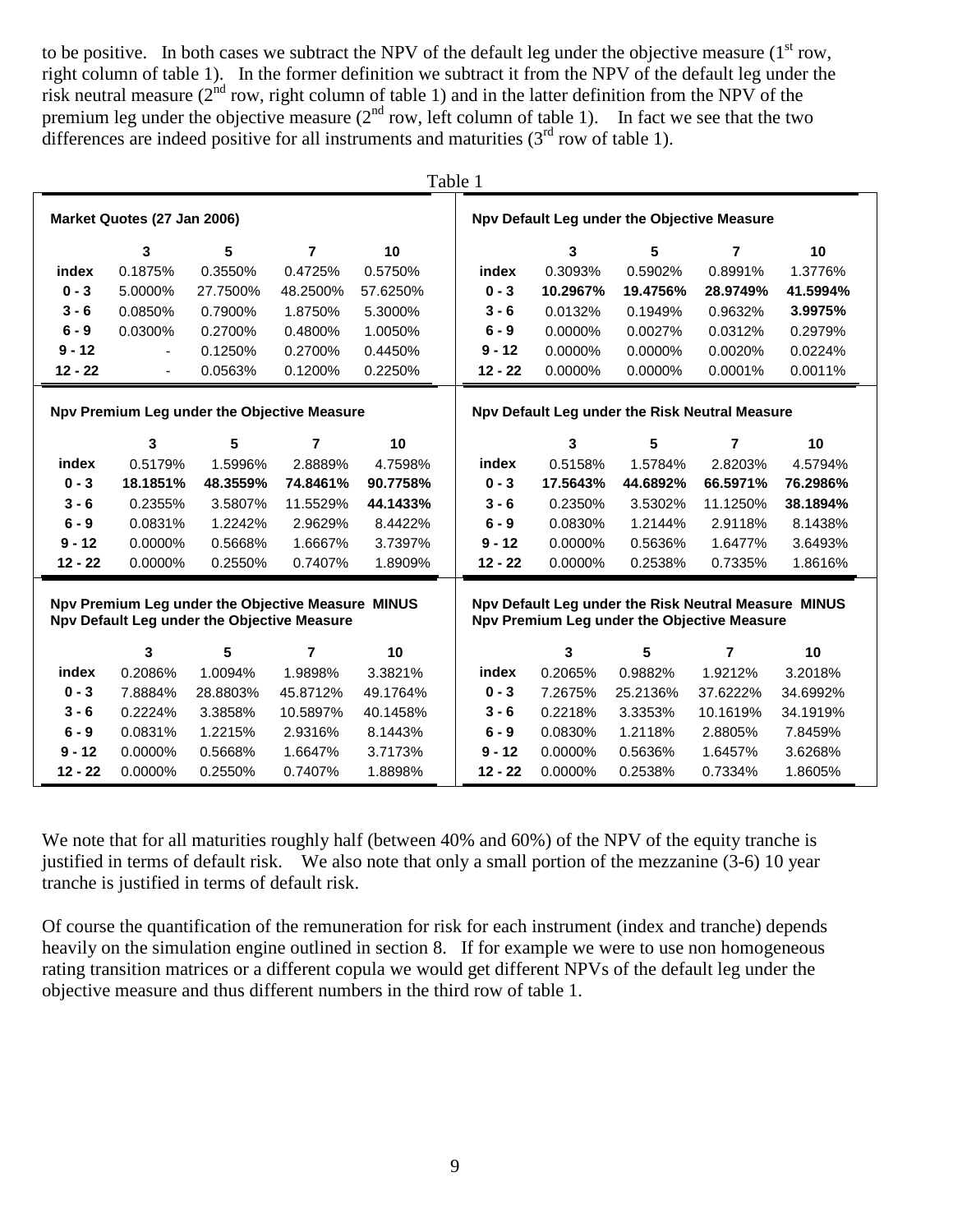# **10. Comparison between the Default Rate Density under the Objective and Risk Neutral Measure**

In figure 2 we plot the default rate density under the objective and risk neutral measure (the abscissas correspond to the number of defaulted obligor in the ITRAXX CDO pool: 125 names). The risk neutral density is obtained from the market quotes in the bottom left part of table 1 (27-Jan-2006) using the methodology described in sections 2 to 6. The objective measure density is obtained instead from a simulation following the methodology outlined in section 8.



We notice immediately the different centers of the densities corresponding to the same maturity between the objective and risk neutral measure. The risk neutral densities are shifted to the right, corresponding thus to a risk premium being priced in the traded assets underlying the risk neutral measure.

In figure 3 we finally zoom on two features, corresponding to different areas of the abscissa (number of defaulted obligors at maturity) of the density under the risk neutral measure. In the left plot we notice a series of bumps of increasing size and shifting further to the right, as maturity increases, in the range of 10 to 40 defaults: a scenario of extremely severe loss in the CDO obligors pool. In the right plot we notice the far end tail, referring to 80 to 125 defaults out of 125 obligors in the ITRAXX pool. We notice a small bump increasing with the maturity also for this catastrophic scenario.

The top part of figure 4 shows the implied default rate distribution calibrated at different times for the 5 and 10 years maturity. The bottom part of figure 4 zooms on the tails of the implied distribution, pointing out the overall persistence of the above mentioned bumps in terms of size (probability mass) and location (range of default numbers).

Since this feature persists, it may be appropriated to look for more complex dynamical loss models that can produce a bump feature in the tail. A related dynamical loss models that can be consistently calibrated to tranche and index data for different maturities is the Generalized Poisson Loss model of Brigo, Pallavicini and Torresetti (2006).

Brigo, Pallavicini and Torresetti (2007) further address consistency with single name data and default clusters, leading to a top-down approach known as GPCL model.

A different model free approach to extract market information from standardized CDO tranches that is also consistent across maturities can be found in Walker (2006) and in Torresetti, Brigo and Pallavicini (2006).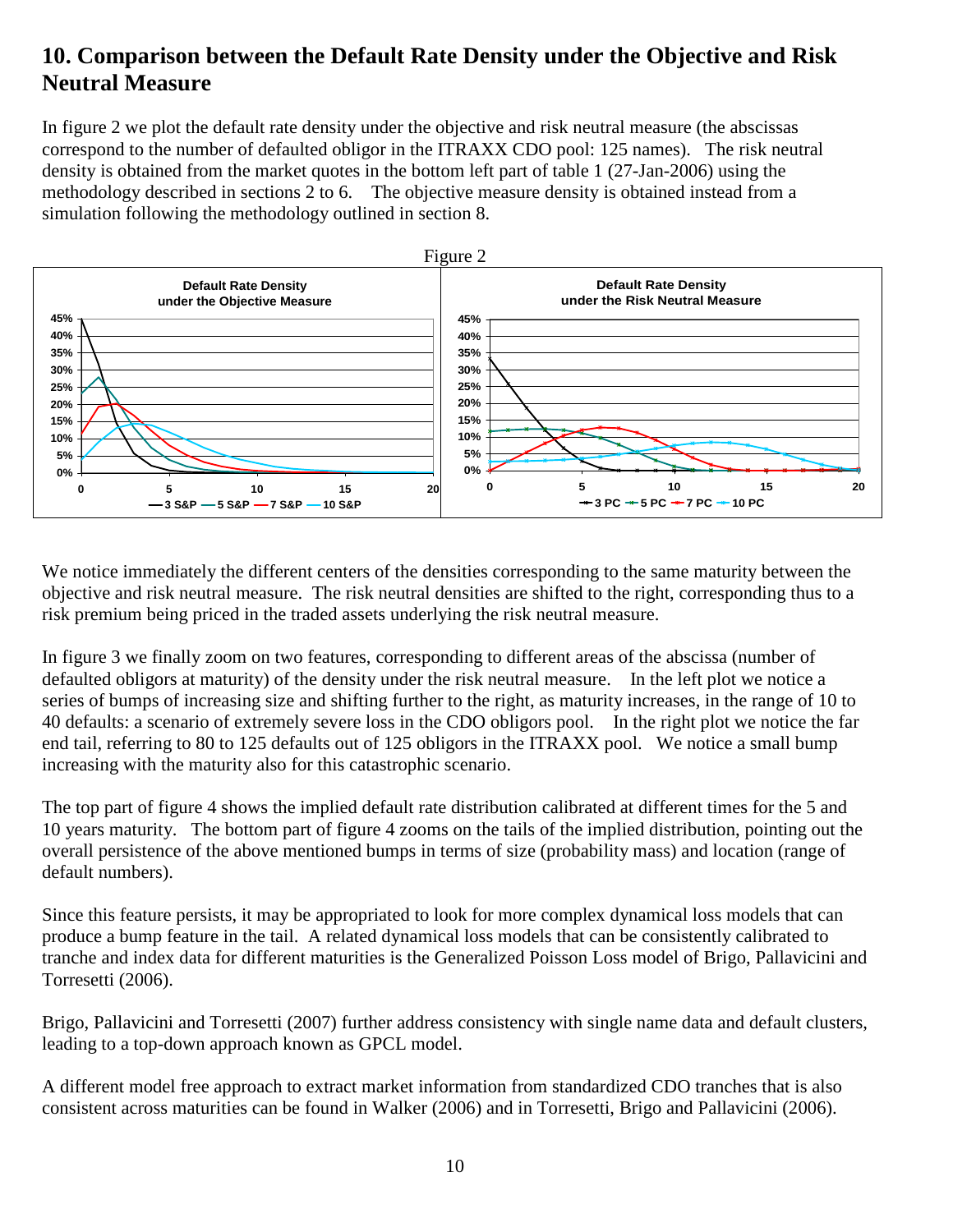

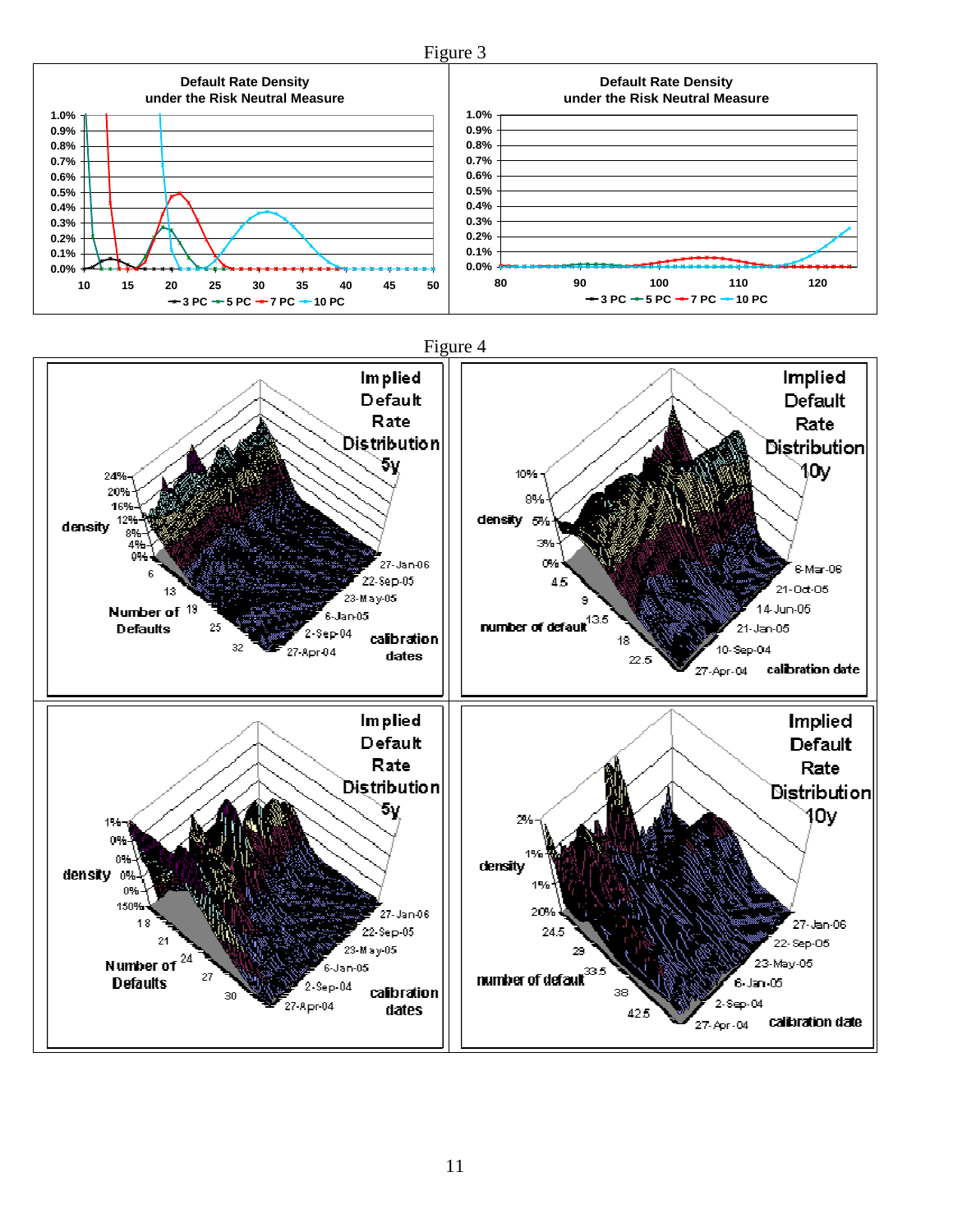## **ACKNOWLEDGEMENTS**

We are grateful to Massimo Morini for suggesting technical improvements on a first draft.

## **REFERENCES**

Altman Edward I., Brady Brooks, Resti Andrea and Sironi Andrea (2002), "The Link Between Default and Recovery Rates: Implications for Credit Risk Models and Procyclicality"

Brigo Damiano, Pallavicini Andrea and Torresetti Roberto (2006), "Calibration of CDO Tranches with the Dynamical Generalized-Poisson Loss Model," Financial Engineering - Credit Models, Banca IMI Working Paper, available at SSRN.com: http://papers.ssrn.com/sol3/papers.cfm?abstract\_id=900549

Brigo Damiano, Pallavicini Andrea and Torresetti Roberto (2007), "Default Correlation, Cluster Dynamics and Single Names: The GPCL Dynamical Loss Model," Working Paper, available at SSRN.com: http://papers.ssrn.com/sol3/papers.cfm?abstract\_id=956827

CDO Evaluator Handbook (2006), Standard & Poor's Structured Finance Group

De Servigny Arnaud and Renault Olivier (2004), "Measuring and Managing Credit Risk," Mc Graw-Hill.

Hamilton David T., Varma Praveen, Ou Sharon and Cantor Richard (2005), "Default and Recovery Rates of Corporate Bond Issuers, 1920-2004," Special Comment, Moodys Investor Service.

Hull John and White Alan (2005), "The Perfect Copula," Working Paper

O'Kane Dominic and Turnbull Stuart (2003), "Valuation of Credit Default Swaps," Fixed Income Quantitative Credit Research, Lehman Brothers

Torresetti Roberto, Brigo Damiano, and Pallavicini Andrea, "Implied Expected Tranched Loss Surface from CDO Data," 2006, Working paper. Available at http://papers.ssrn.com/sol3/papers.cfm?abstract\_id=933291

Walker Micheal, "CDO models. Towards the next generation: incomplete markets and term structure," 2006, Working paper. Available at http://defaultrisk.com/pp crdrv109.htm

## **APPENDIX A**

The Gaussian 1 factor copula models assume a Gaussian copula structure driving the exponential random variables generating jumps in the related default processes of the names in the pool. This results in the default probability for each name, conditional on the Gaussian systemic factor *M* , to be given by

[2] ProbabilityRiskNeutral{Name defaults before 
$$
T \mid M
$$
} =  $N \left( \frac{N^{-1}(PD(T)) - M\sqrt{\rho}}{\sqrt{1-\rho}} \right)$ 

where  $PD(T)$  is the risk neutral probability that any name defaults by time  $T$ .